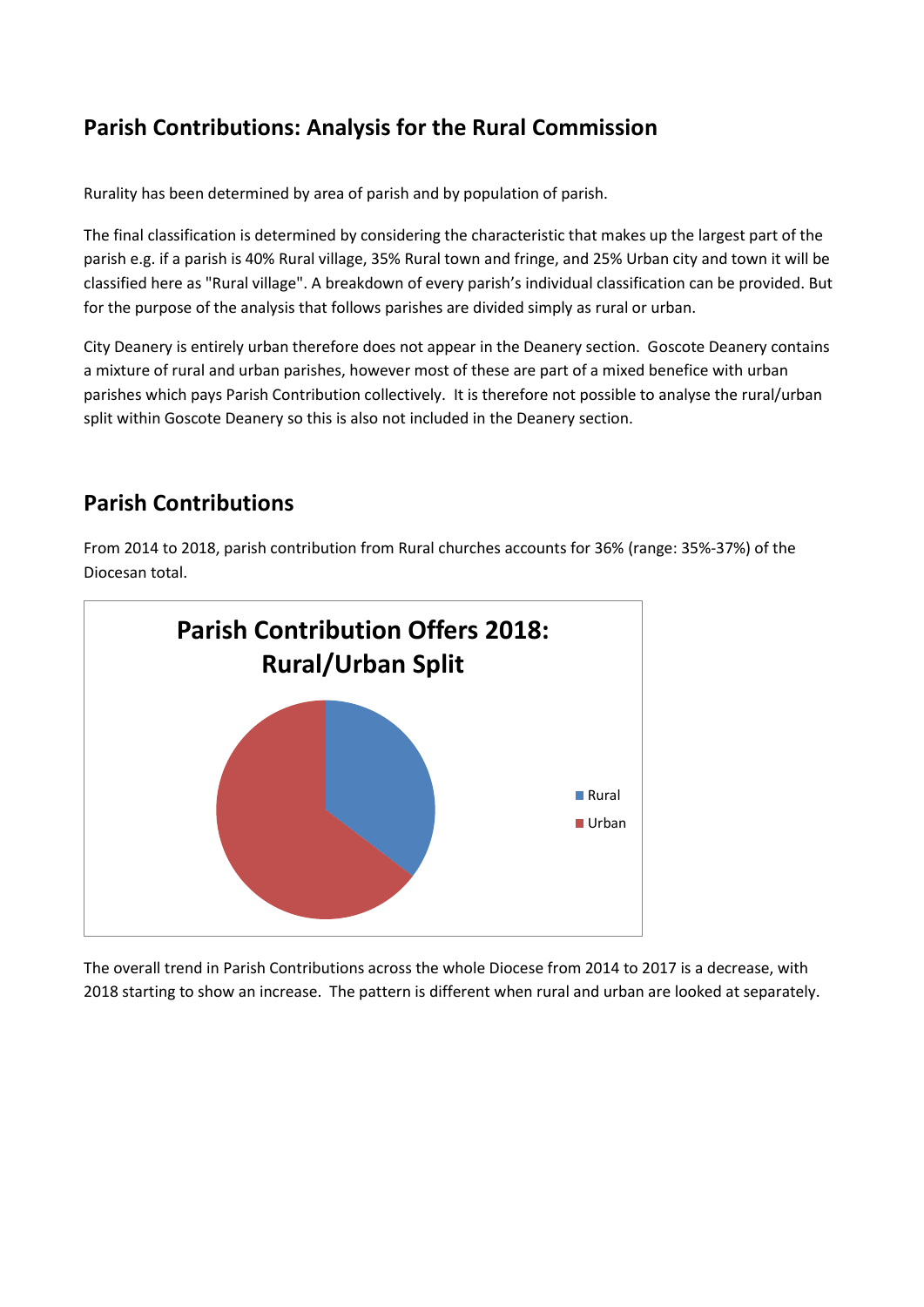## **Parish Contributions 2014 - 2018**

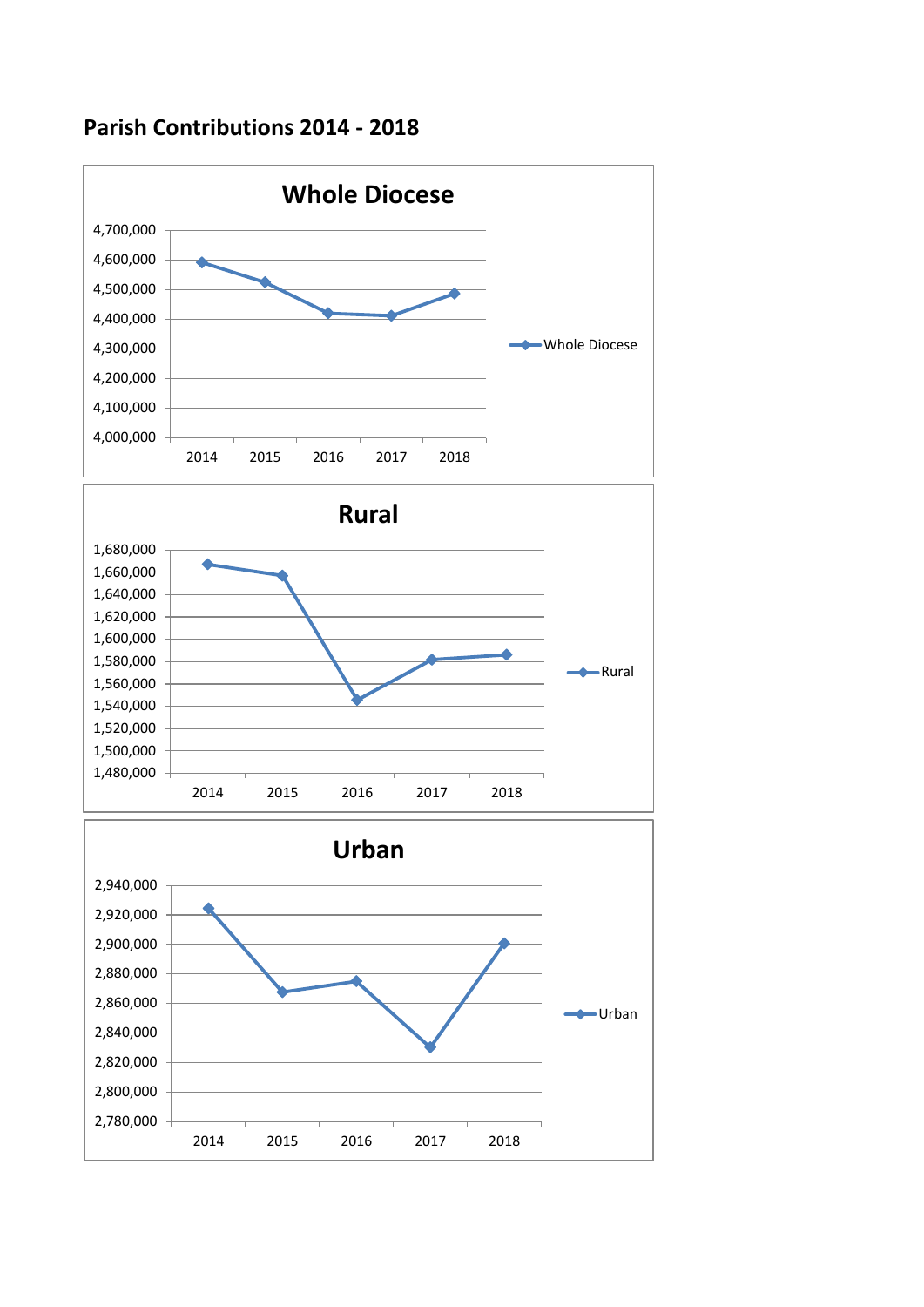

### **Deaneries: Urban and Rural contributions**



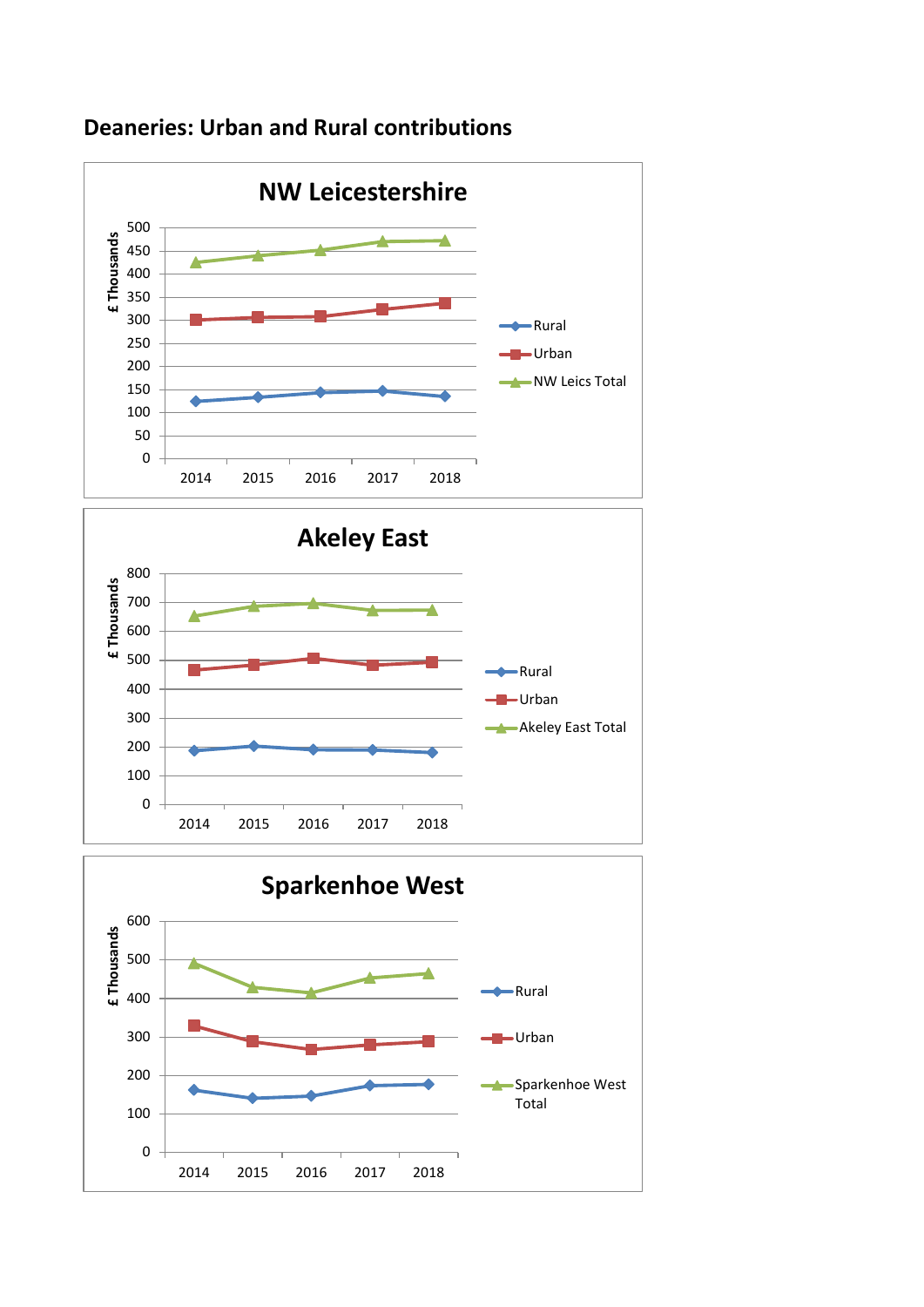



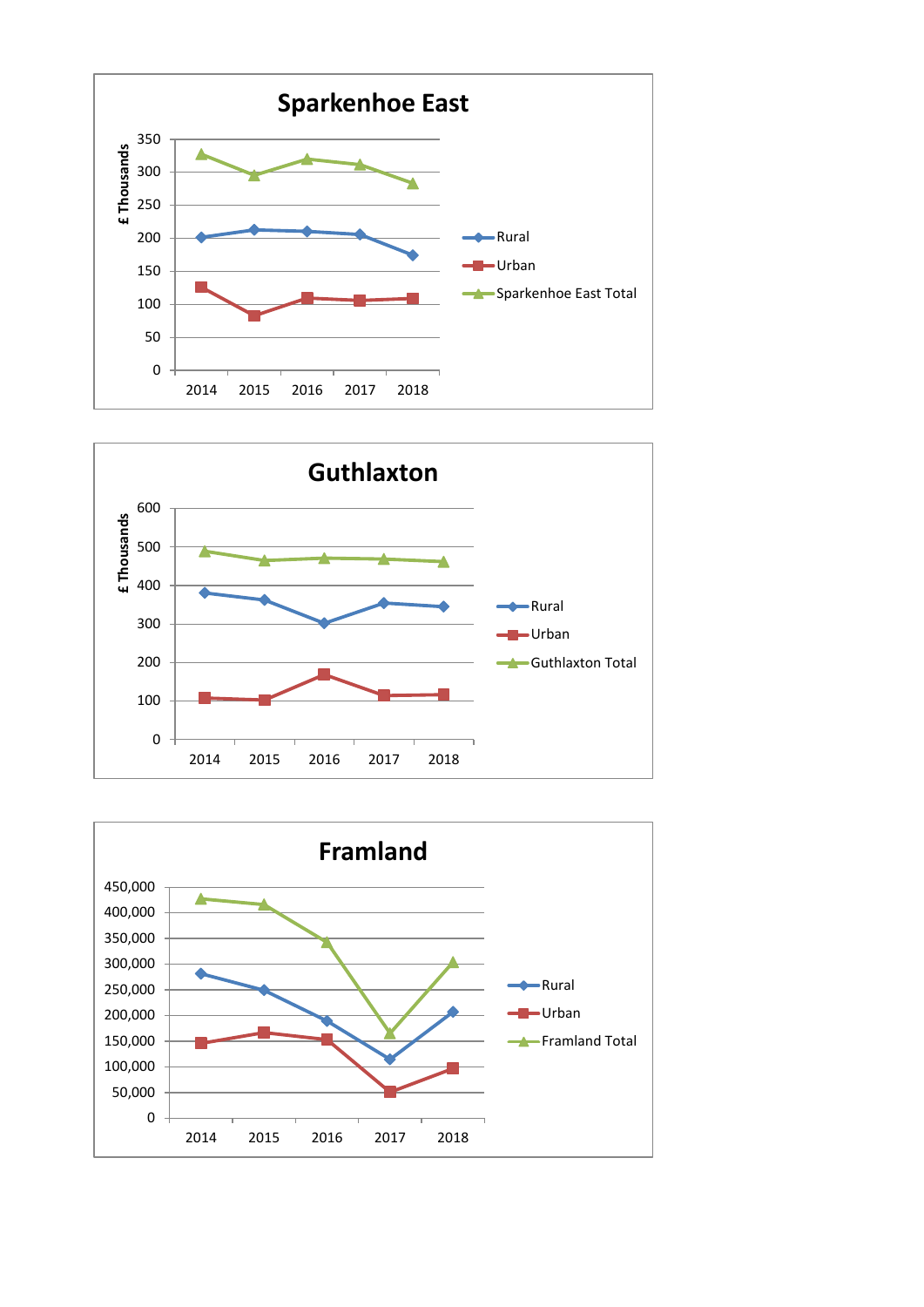



# **Benefice Trends in Parish Contribution**